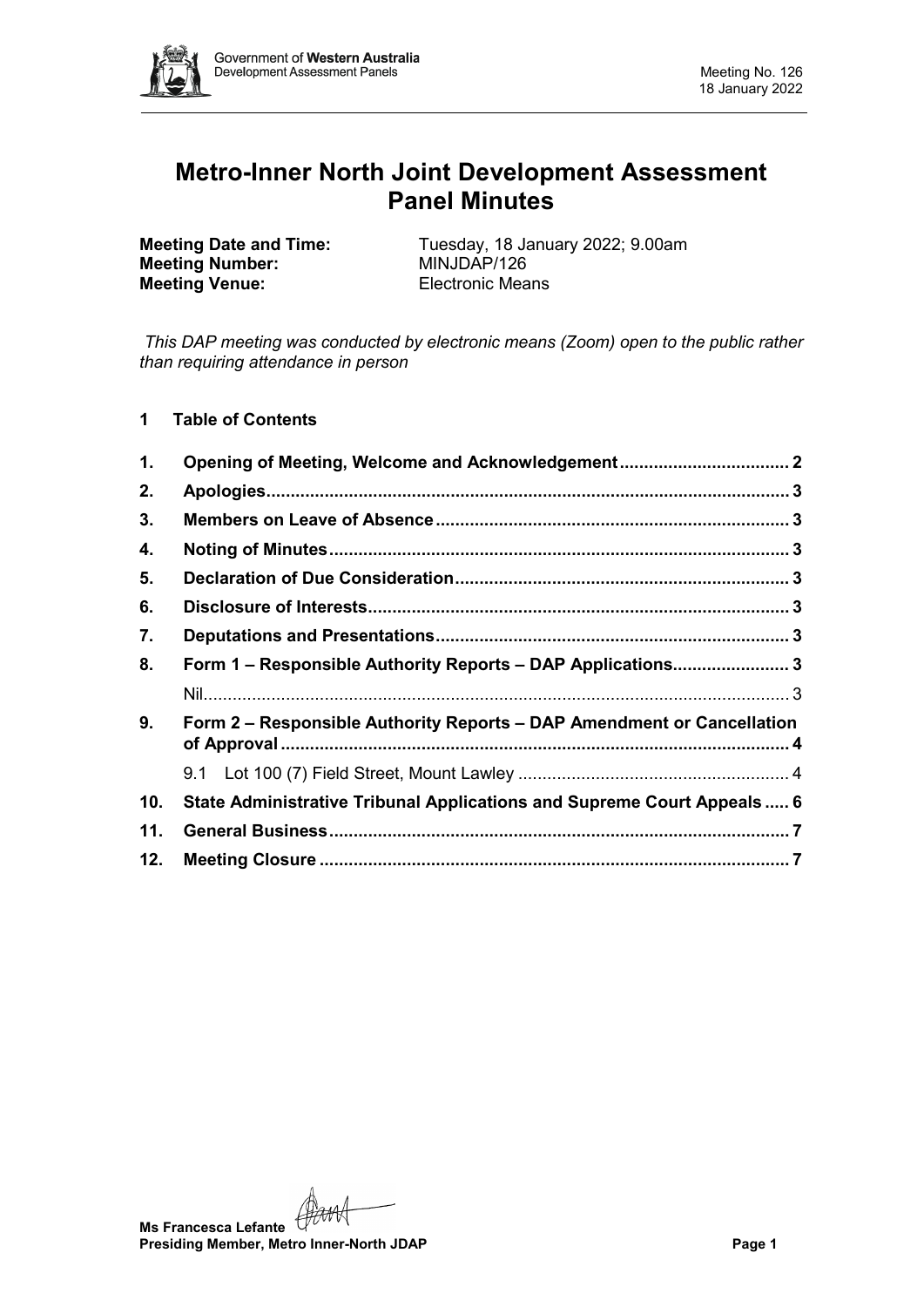

# **Attendance**

# **DAP Members**

Ms Francesca Lefante (Presiding Member) Ms Lee O'Donohue (Deputy Presiding Member) Mr John Syme (Third Specialist Member) Cr Suzanne Migdale (Local Government Member, City of Stirling) Cr Elizabeth Re (Local Government Member, City of Stirling)

# **Officers in attendance**

Ms Giovanna Lumbaca (City of Stirling) Mr Dean Williams (City of Stirling) Ms Amanda Sheers (City of Stirling)

#### **Minute Secretary**

Ms Ashlee Kelly (DAP Secretariat)

# **Applicants and Submitters**

Mr Ben Doyle (Planning Solutions) Mr Nathan Maas (Planning Solutions) Mr Sharaan Muruvan (Hillam Architects) Mr Grant Donald (TDL) Mr Paul McQueen (Lavan) Ms Alysha Cass (Willing Property) Mr Tim Willing (Willing Property)

#### **Members of the Public / Media**

<span id="page-1-0"></span>Ms Claire Tyrell from Business News was in attendance.

# **1. Opening of Meeting, Welcome and Acknowledgement**

The Presiding Member declared the meeting open at 9.01am on 18 January 2022 and acknowledged the traditional owners and paid respect to Elders past and present of the land on which the meeting was being held.

The Presiding Member announced the meeting would be run in accordance with the DAP Standing Orders 2020 under the *Planning and Development (Development Assessment Panels) Regulations 2011.*

**Ms Francesca Lefante Presiding Member, Metro Inner-North JDAP Page 2**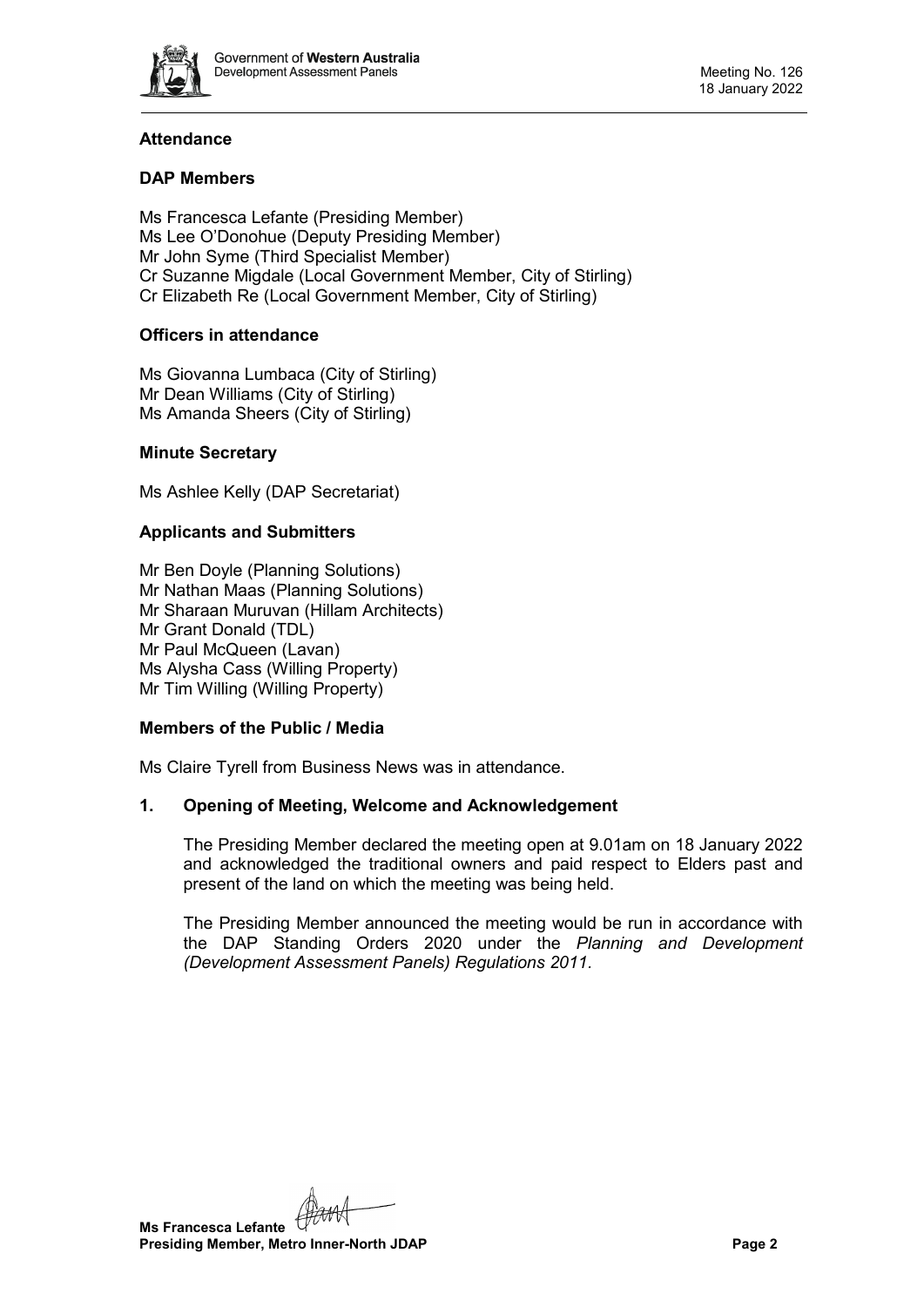

# **1.1 Announcements by Presiding Member**

The Presiding Member advised that in accordance with Section 5.16 of the DAP Standing Orders 2020 which states *'A person must not use any electronic, visual or audio recording device or instrument to record the proceedings of the DAP meeting unless the Presiding Member has given permission to do so.',* the meeting would not be recorded.

This meeting was convened via electronic means (Zoom). Members were reminded to announce their name and title prior to speaking.

#### <span id="page-2-0"></span>**2. Apologies**

Cr Felicity Farrelly (Local Government Member, City of Stirling)

#### <span id="page-2-1"></span>**3. Members on Leave of Absence**

Nil

#### <span id="page-2-2"></span>**4. Noting of Minutes**

DAP members noted that signed minutes of previous meetings are available on the [DAP website.](https://www.dplh.wa.gov.au/about/development-assessment-panels/daps-agendas-and-minutes)

#### <span id="page-2-3"></span>**5. Declaration of Due Consideration**

All members declared that they had duly considered the documents.

#### <span id="page-2-4"></span>**6. Disclosure of Interests**

Nil

# <span id="page-2-5"></span>**7. Deputations and Presentations**

- **7.1** Mr Paul McQueen (Lavan) addressed the DAP in support of the recommendation for the application at Item 9.1 and responded to questions from panel.
- **7.2** Mr Ben Doyle (Planning Solutions) addressed the DAP in support of the recommendation for the application at Item 9.1 responded to questions from panel.
- **7.3** The City of Stirling Officers responded to questions from panel in relation to Item 9.1.

# <span id="page-2-7"></span><span id="page-2-6"></span>**8. Form 1 – Responsible Authority Reports – DAP Applications**

Nil

**Ms Francesca Lefante Presiding Member, Metro Inner-North JDAP Page 3**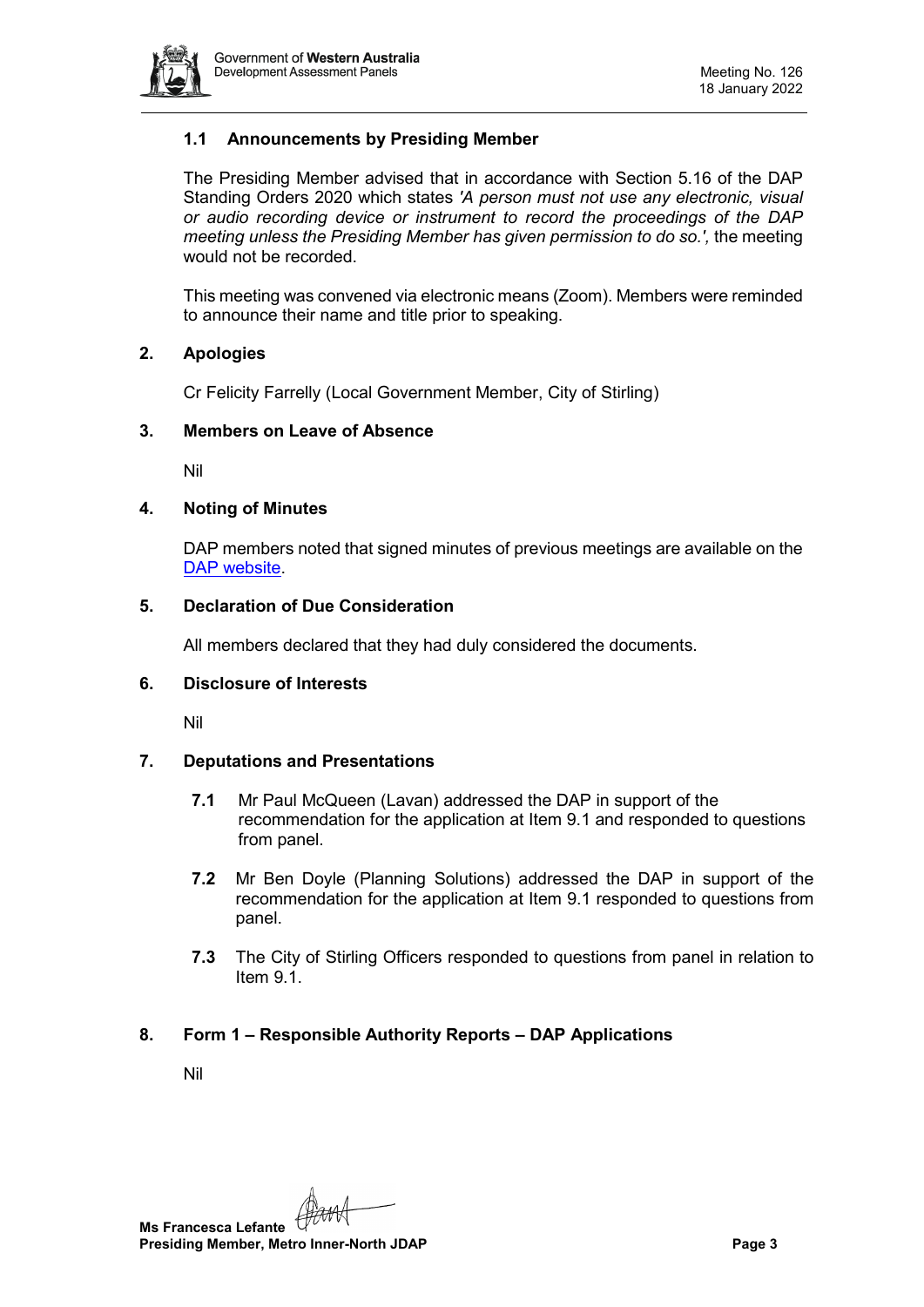

## <span id="page-3-0"></span>**9. Form 2 – Responsible Authority Reports – DAP Amendment or Cancellation of Approval**

# <span id="page-3-1"></span>**9.1 Lot 100 (7) Field Street, Mount Lawley**

| Modifications to 24 Multiple Dwellings and Six (6) |
|----------------------------------------------------|
| <b>Grouped Dwellings</b>                           |
| Amendment to DA20/1841 - Modifications to 24       |
| Multiple Dwellings and Six (6) Grouped Dwellings   |
| <b>Planning Solutions</b>                          |
| <b>Field Street Development Pty Ltd</b>            |
| City of Stirling                                   |
| DAP/20/01884                                       |
|                                                    |

# **REPORT RECOMMENDATION**

**Moved by:** Mr John Syme **Seconded by:** Ms Lee O'Donohue

That the Metro Inner-North JDAP resolves to:

- 1. **Accept** that the DAP Application reference DAP/20/01884 as detailed on the DAP Form 2 dated 11 October 2021 is appropriate for consideration in accordance with regulation 17 of the *Planning and Development (Development Assessment Panels) Regulations 2011*;
- 2. **Approve** DAP Application reference DAP/20/01884 as detailed on the DAP Form 2 dated 11 October 2021 and accompanying plans in accordance with Clause 68 of Schedule 2 (Deemed Provisions) of the *Planning and Development (Local Planning Schemes) Regulations 2015*, and the provisions of City of Stirling Local Planning Scheme No.3 and the Metropolitan Region Scheme, for the Amendment to 24 Multiple Dwellings and Six (6) Grouped Dwellings at Lot 100, House Number 7, Field Street, Mount Lawley subject to:

# **Amended Conditions**

- 12. The trees identified on-site for retention as per the submitted Arboricultural Impact Assessment prepared by ArborSafe Australia Pty Ltd dated 1 December 2021 shall be maintained on-site for the life of the development. Recommendations identified in the submitted Arboricultural Impact Assessment prepared by ArborSafe Australia Pty Ltd dated 1 December 2021 shall be implemented for the duration of the construction of the development, to the satisfaction of the City.
- 28. The right-of-way (Memorial Lane) along the south-west boundary of the subject site land is to be widened and constructed by 0.49m by the owner and the required land ceded free of costs to the Crown, prior to occupation of development or strata titling, whichever occurs first.
- 33. All landscaping is to be in accordance with the Landscaping Plan prepared by TDL received on 23 December 2021, to the satisfaction of the City.

**Ms Francesca Lefante Presiding Member, Metro Inner-North JDAP Page 4**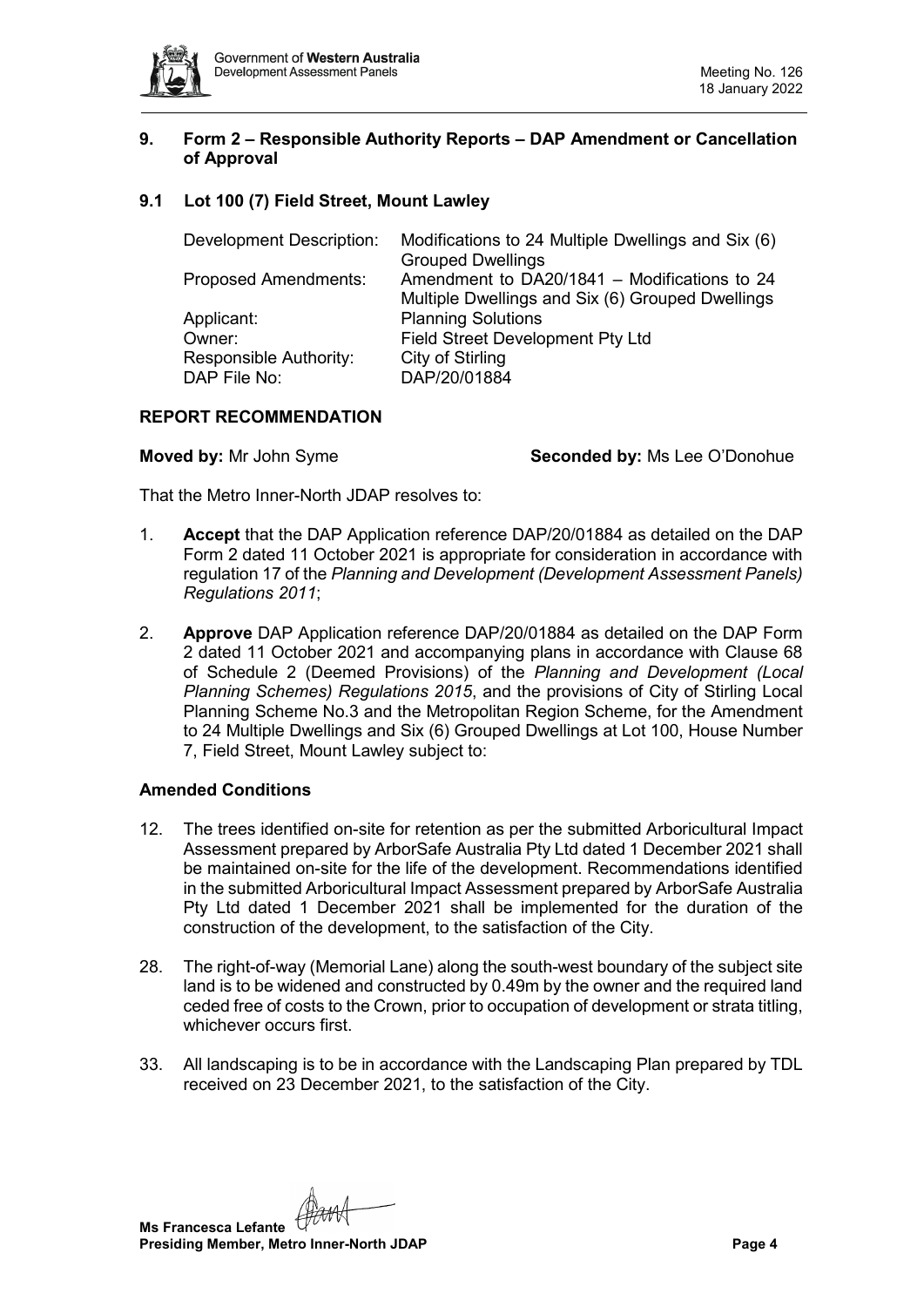

## **New Conditions**

- 41. Prior to the submission of a Building Permit, detailed elevation plans of the Fire Booster are to be submitted to the City's satisfaction showing the relocated Fire Booster, to be wholly within the lot boundaries, to be integrated into the development and restricted to a maximum height of 1.8m above natural ground level, unless otherwise approved by the City.
- 42. Detailed civil engineering drawings of the proposed works within the road reserve need to be submitted for review and written approval obtained from the City prior to the submission of a Building Permit.
- 43. An Excavation Permit must be obtained from the City with the associated bond payment and inspection fee paid prior to any works commencing within the road reserve.

#### **Deleted Conditions**

23. Prior to occupation of the development, a 2m x 2.5m truncation at the intersection of the driveway and Memorial Lane shall be provided, to the satisfaction of the City.

#### **Amended Advice Notes**

9. In relation to the condition for a performance bond, the current estimated cost of a performance bond for the required Memorial Lane widening works is \$13,956.00. Please note that this figure is subject to change and will need to be confirmed with the City prior to payment.

#### **New Advice Notes**

12. The Fire Appliance Layover Area must be designed to accommodate the hardstand requirements of the Department of Fire and Emergency Services without encroaching into the footpath and minimising the impact to the landscaping area of the verge and existing tree.

#### **Deleted Advice Notes**

7. In reference to the condition relating for a monetary contribution towards the construction of the abutting Memorial Lane will, this contribution will need to be paid by the landowner in order to satisfy this condition of approval. The required contribution amount is currently estimated to be \$17,000 including GST. Please note this is only an estimate which is subject to change and the amount payable will need to be confirmed with the City prior to payment.

All other conditions and requirements detailed on the previous approval dated 11 February 2021, shall remain unless altered by this application.

Where an approval has so lapsed, no development shall be carried out without further approval first being sought and obtained, unless the applicant has applied and obtained Development Assessment Panel approval to extend the approval term under Regulation 17(1)(a) of the *Planning and Development (Development Assessment Panel) Regulations 2011*.

**Ms Francesca Lefante Presiding Member, Metro Inner-North JDAP Page 5**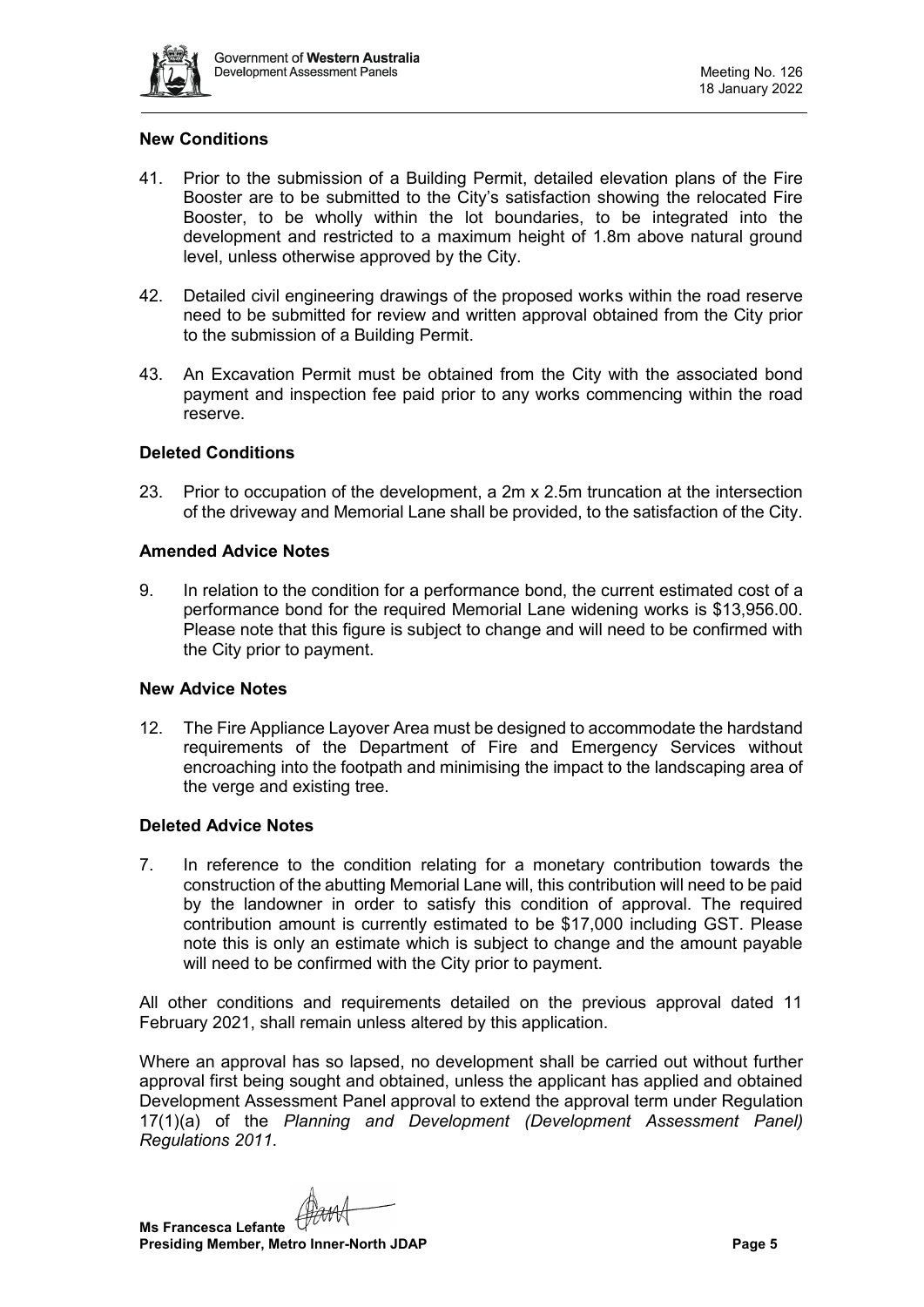

## **PROCEDURAL MOTION 1**

**Moved by:** Ms Francesca Lefante **Seconded by:** Cr Suzanne Migdale

That the Standing Orders be suspended in accordance with section 5.10.2h of the DAP Standing Orders 2020.

#### **The Procedural Motion was put and CARRIED UNANIMOUSLY.**

**REASON:** to allow members to speak more than once on the same item.

#### **PROCEDURAL MOTION 2**

**Moved by:** Ms Francesca Lefante **Seconded by:** Cr Elizabeth Re

That the Standing Orders be reinstated in accordance with section 5.10.2h of the DAP Standing Orders 2020.

#### **The Procedural Motion was put and CARRIED UNANIMOUSLY.**

**REASON:** to reapply the standing orders

# **The Report Recommendation was put and CARRIED UNANIMOUSLY.**

**REASON:** The proposed modifications are considered minor and are appropriate in the context of the original approved plans. The project is consistent with the design principle of the R-Codes as they apply to the Form 2 proposal. The additional and modified conditions are supported as they relate directly to the Form 2 minor modifications to the proposed building internal changes and communal open space. The JDAP supported the development changes consistent with the recommendation and reasons outlined in the RAR.

# <span id="page-5-0"></span>**10. State Administrative Tribunal Applications and Supreme Court Appeals**

The Presiding Member noted the following SAT Applications -

| <b>Current SAT Applications</b>    |                               |                                                                                                                                                                        |                                          |                       |  |  |  |
|------------------------------------|-------------------------------|------------------------------------------------------------------------------------------------------------------------------------------------------------------------|------------------------------------------|-----------------------|--|--|--|
| File No. &<br><b>SAT</b><br>DR No. | <b>LG Name</b>                | <b>Property Location</b>                                                                                                                                               | <b>Application</b><br><b>Description</b> | <b>Date</b><br>Lodged |  |  |  |
| DAP/19/01651<br>DR160/2020         | City<br>of<br><b>Nedlands</b> | Lot 1 (80) Stirling<br>Highway, Lots 21-<br>(2,<br>23<br>4<br>8 <sup>8</sup><br>6)<br>Florence Road and<br>Lots 33 & 33 (9&7)<br>Street.<br>Stanley<br><b>Nedlands</b> | <b>Shopping Centre</b>                   | 21/07/2020            |  |  |  |

**Ms Francesca Lefante Presiding Member, Metro Inner-North JDAP Page 6**